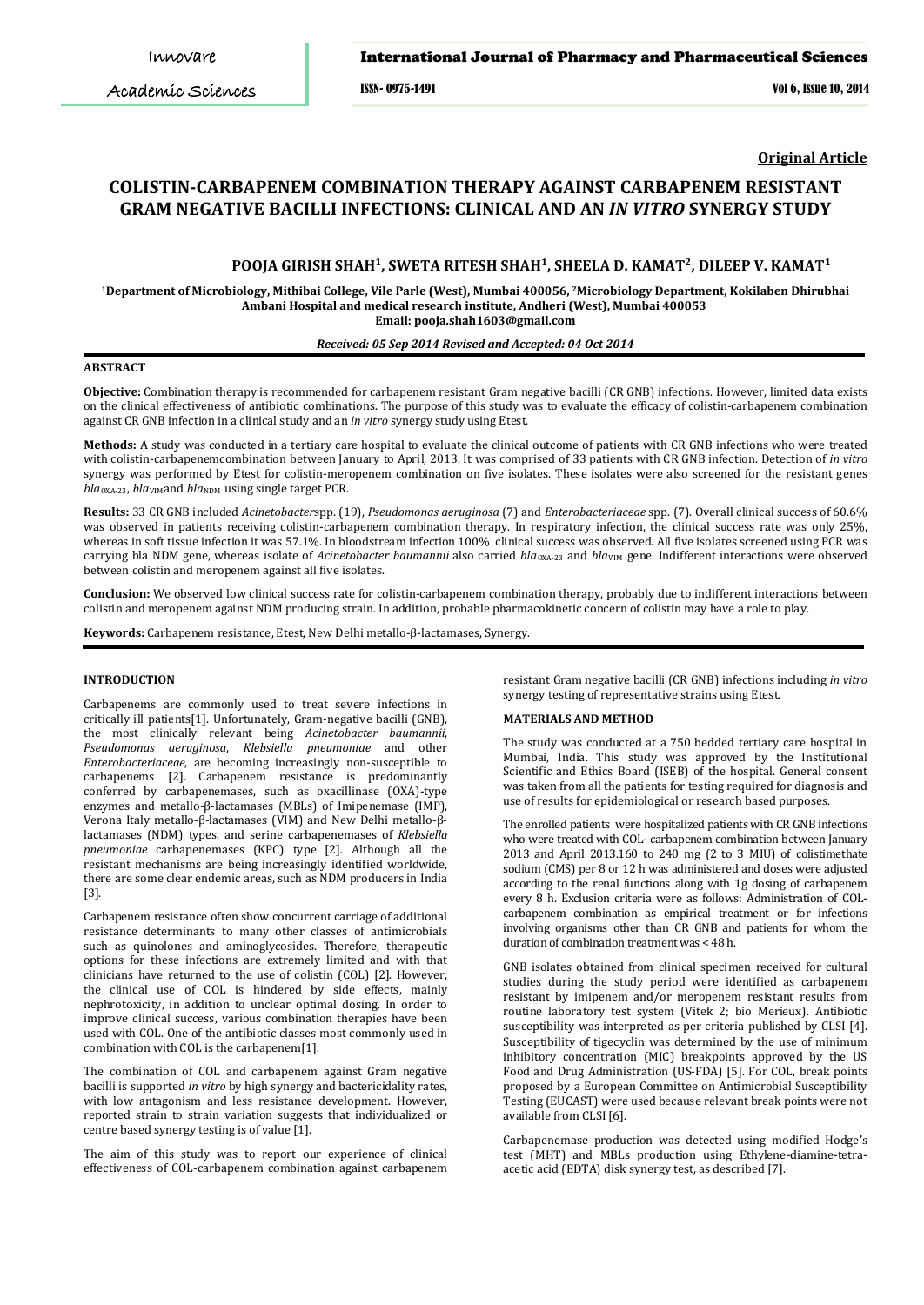One representative isolate from each genera comprising *Acinetobacter baumanii*, *Pseudomonas aeruginosa*, *Klebsiella pneumoniae*, *Escherichia coli* and *Enterobacter cloacae* was selected based on susceptibility profile. DNA was extracted from these strains by heat boil method and were screened for the resistant genes *bla*<sub>OXA-23</sub>, *bla*<sub>VIM</sub>and *bla*<sub>NDM</sub> by single target PCR using previously published primers, OXA-23, Oxa-23-F 5'previously published primers, OXA-23, Oxa-23-F 5'- GATCGGATTGGAGAACCAGA-3'/ Oxa-23-R 5'-ATTTCTGACCG CATTTCCAT-3'; VIM, Vim-F 5'-GATGGTG TTTGGTCGCATA-3'/ Vim-R 5'-CGAATGCGCAGCACCAG-3'; NDM-F 5'-GGTTTGGCGATCT GGTTTTC-3'/ NDM-R 5'-CGGAATGGCTCATCACGATC-3'[8-10].

Further, *in vitro* synergy between COL and meropenem (MER) against these strains were determined using Etest. Mueller-Hinton agar plates (HiMedia, Mumbai, India) were used for Etest MIC and synergy testing. The MICs of COL and MER were determined using Etest strips (bioMerieux). Synergy screening was performed using a method employing two Etests applied at right angles to each other, as described [11]. The following formulas were used to calculate the fractional inhibitory concentration (FIC) index: FIC of MER = MIC of MER in combination/MIC of MER alone: FIC of COL = FIC of COL in combination/MIC of COL alone; FIC index = FIC MER + FIC of COL. Synergy is defined as an FIC index of ≤0.5. Indifference is defined as an FIC index of >0.5 but of ≤4. Antagonism is defined as an FIC index of >4[11]. Data recorded for each patient included the following: demographic details, associated co-morbidities, previous antimicrobial regimens, site of infection, causative pathogen and length of stay. Only single clinically significant isolate from the patient was included. Outcome at the end of treatment was defined as successful (partial or complete improvement of signs/symptoms of infection or positive microbial response in terms of sterile culture results post or during the treatment), or failure (no improvement or deterioration of signs/symptoms of infection or negative microbial response in terms of persistent positive culture results with the same organism 3 days after initiation of antibiotic therapy). Final disposition was defined as death, discharged during illness or transferred to ward or discharged.

#### **RESULTS**

A total of 33 patients received COL-carbapenem combination therapy for CR GNB infections during the study period. Patient and pathogen characteristics are recorded in Table 1. All patients had received other antimicrobial agents prior to acquiring infection by CR GNB. The total number is more than 100%, since most of the patients received more than one antimicrobial agent.

Amongst the 19 isolates of *Acinetobacter* spp., 18 were *Acinetobacter baumannii* and 1 was identified as *Acinetobacter junii. Enterobacteriaceae* spp. (7) included *Klebsiella pneumoniae* (4), *Escherichia coli* (2), and *Enterobacter cloacae* (1). Susceptibility profile of these isolates is given in Table 2, 3 and 4. With MHT carbapenemase production was detected in 31/33 (93.9%) isolates,

whereas EDTA-disk synergy test detected MBL production in 30/33 (90.9%) isolates.

#### **Table 1: Characteristics of patients treated with COLcarbapenem combination**

| Variable                                          | n(%)                   |
|---------------------------------------------------|------------------------|
| Demographics                                      |                        |
| Age [median (range)]                              | 58 yrs (1 month -      |
|                                                   | 86 yrs)                |
| Sex (male)                                        | 20 (60.6)              |
| Comorbidity                                       |                        |
| Heart dysfunction                                 | 8(24.2)                |
| Malignancy                                        | 7(21.2)                |
| Diabetes Mellitus                                 | 9(27.3)                |
| Hyper tension                                     | 12 (36.4)              |
| Chronic renal failure                             | 7(21.2)                |
| Admission to ICU                                  | 31 (93.9)              |
| Prior surgery                                     | 3(9.1)                 |
| Prior antibiotic use                              | 33 (100)               |
| BL/BLI                                            | 26 (78.8)              |
| Carbapenem                                        | 18 (54.5)              |
| Aminoglycosides                                   | 5(15.2)                |
| Colistin                                          | 4(12.1)                |
| Fluoroquinolones                                  | 3(9.1)                 |
| Tigecyclin                                        | 1(3.0)                 |
| Prior hospitalization                             | 9(27.3)                |
| Type of infection                                 |                        |
| Respiratory infection                             | 12 (36.4)              |
| Bloodstream infection                             | 12 (36.4)              |
| Soft tissue infection                             | 7(21.2)                |
| Urinary tract infection                           | 2(6.0)                 |
| Pathogens                                         |                        |
| Acinetobacter spp.                                | 19 (57.6)              |
| Pseudomonas aeruginosa                            | 7(21.2)                |
| Enterobacteriaceae spp.                           | 7 (21.2)               |
| Time to develop infection with CRGNB (days)       | $16.0 \pm 22.57$ (0 to |
| $[mean \pm SD (range)]$                           | 127)                   |
| Duration of hospitalization (days) [mean $\pm$ SD | $42.6 \pm 31.49$ (12)  |
| (range)]                                          | to 143)                |

Note: BL/BLI - β-lactam/β-lactamase inhibitor, ICU - intensive care unit, SD - Standard deviation.

All five representatives isolate screened using PCR analysis were found to be carrying  $bla_{\text{NDM}}$  gene, whereas isolate of *Acinetobacter baumannii* also carried *bla*<sub>OXA-23</sub> and *bla*<sub>VIM</sub> genes. Results of *in vitro* synergy testing using Etest for COL and MER combination against these five representative isolates are shown in Table 5. All isolates showed indifferent results.

| Table 2: Susceptibility profile of <i>Acinetobacter</i> spp isolates |  |
|----------------------------------------------------------------------|--|
|                                                                      |  |

| Acinetobacter spp.    |                |                 |                 |               |  |
|-----------------------|----------------|-----------------|-----------------|---------------|--|
| Antimicrobial agent   | MIC range mg/l | $MIC_{50}$ mg/l | $MIC_{90}$ mg/l | % Sensitivity |  |
| Imipenem <sup>*</sup> | $\geq 16$      | $\geq 16$       | $\geq 16$       |               |  |
| Meropenem*            | ND.            |                 |                 |               |  |
| Amikacin*             | ND.            |                 |                 |               |  |
| Tobramycin*           | $≤1$ to $≥16$  |                 | $\geq 16$       | 42            |  |
| Gentamycin*           | $≤1$ to $≥16$  |                 | $\geq 16$       |               |  |
| Colistin**            | $\leq 0.5$     | ≤ $0.5$         | ≤ $0.5$         | 100           |  |
| Tigecyclin***         | ≤0.5 to 4      |                 |                 | 47            |  |
| Ciprofloxacine*       | $\geq 4$       | ≥4              | ≥4              |               |  |

Overall in-hospital mortality of 42.4% (14/33) was observed in this study. Three patients died because of the reasons unrelated to infection and attributed mortality of the infection was found to be 33.3% (11/33). Successful clinical outcome of the infection was observed in 20 out of 33 patients (60.6%). A total of 11 out of 13 patients whose infections were unresponsive to therapy died andtwo were discharged during illness. Table 6 presents the clinical response associated with the site of infection and the causative pathogen for patients treated with COL-carbapenem combination.

COL-MER combination (16/24 successful cases) was more commonly used compared to COL-Imipenem combination (4/9 successful cases).

### **DISCUSSION**

Infections caused by CR GNB constitute a major challenge for current medical practice due to limited therapeutic options for these infections and there are no established guidelines for their management.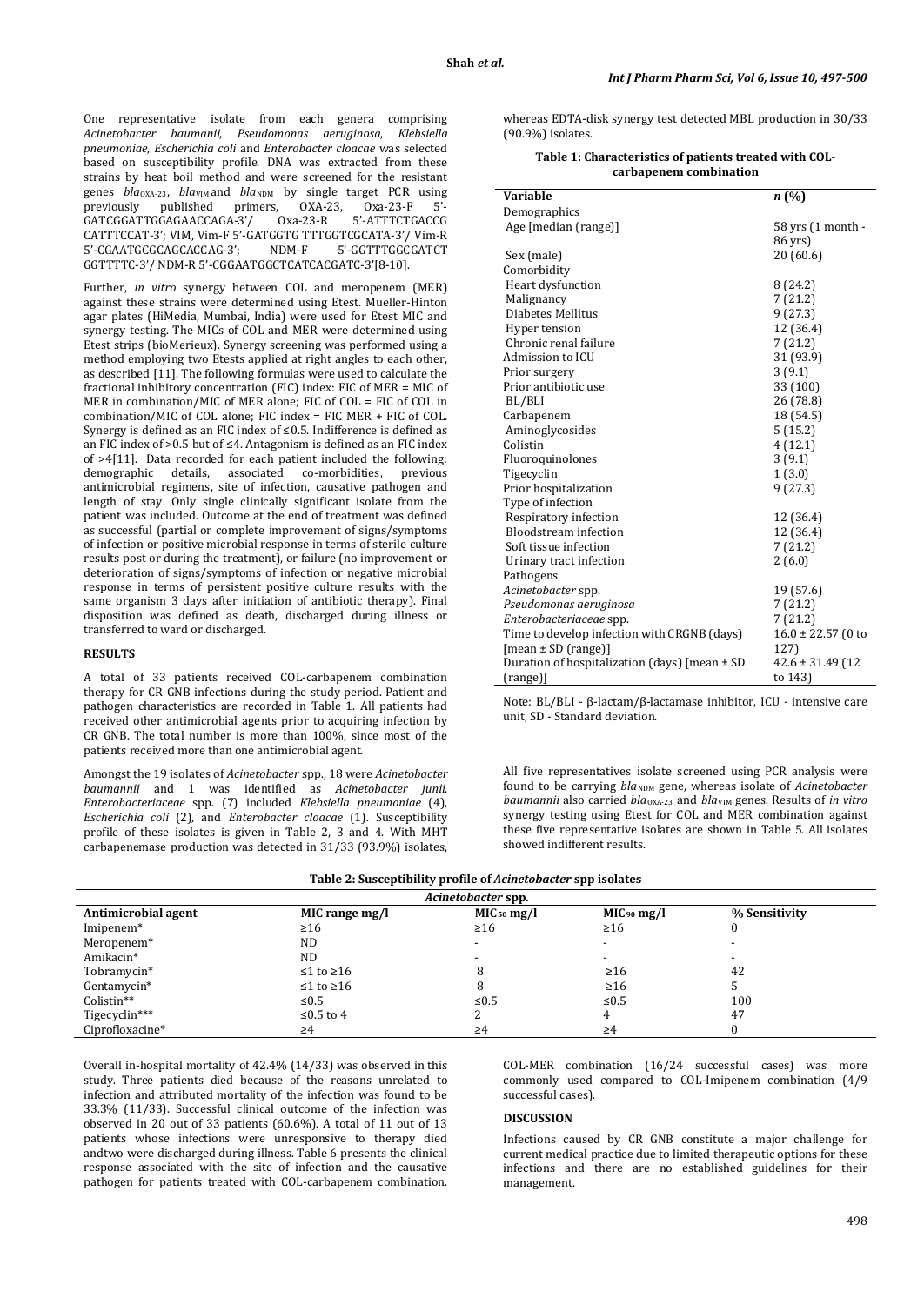Many CR GNB isolates are only susceptible to colistin; however, colistinpresents some drawbacks, which have discouraged its use in monotherapy. In this context, along with strong pre-clinical evidence of benefit in combining antimicrobials against CR GNB, the clinical use of combination therapy has been raised as an interesting

strategy to overcome these potential limitations of a single agent[12]. The commonly used combination of COL, especially COL and MER against GNB is supported *in vitro* by high synergy and bactericidality rates[1]. Nevertheless, clinical studies validating *in vitro* findings are limited.

#### **Table 3: Susceptibility profile of** *Pseudomonas aeruginosa* **isolates**

| Pseudomonas aeruginosa |                     |                        |                 |               |  |
|------------------------|---------------------|------------------------|-----------------|---------------|--|
| Antimicrobial agent    | MIC range mg/l      | MIC <sub>50</sub> mg/l | $MIC_{90}$ mg/l | % Sensitivity |  |
| Imipenem <sup>*</sup>  | $4$ to $\geq 16$    |                        | $\geq 16$       |               |  |
| Meropenem*             | $8 \text{ to } 216$ | $\geq 16$              | $\geq 16$       |               |  |
| Amikacin*              | 16 to $\geq 64$     | $\geq 64$              | $\geq 64$       | 14            |  |
| Tobramycin*            | $\geq 16$           | $\geq 16$              | $\geq 16$       |               |  |
| Gentamycin*            | $\geq 16$           | $\geq 16$              | $\geq 16$       |               |  |
| Colistin**             | ≤0.5 to 3           | $\leq 0.5$             | ≤ $0.5$         | 100           |  |
| Tigecyclin***          | NA                  |                        |                 |               |  |
| Ciprofloxacine*        | ≥4                  | ≥4                     | $\geq 4$        |               |  |

#### **Table 4: Susceptibility profile of** *Enterobacteriaceae* **spp isolates**

| Enterobacteriaceae spp. |                     |                 |                 |               |  |  |
|-------------------------|---------------------|-----------------|-----------------|---------------|--|--|
| Antimicrobial agent     | MIC range mg/l      | $MIC_{50}$ mg/l | $MIC_{90}$ mg/l | % Sensitivity |  |  |
| Imipenem <sup>*</sup>   | 2 to $\geq 16$      |                 | $\geq 16$       |               |  |  |
| Meropenem*              | $4 \text{ to } 216$ | $\geq 16$       | $\geq 16$       |               |  |  |
| Amikacin*               | 16 to $\geq 64$     | 32              | $\geq 64$       | 42            |  |  |
| Tobramycin*             | $\geq 16$           | $\geq 16$       | $\geq 16$       |               |  |  |
| Gentamycin*             | $≤1$ to $≥16$       | $\geq 16$       | $\geq 16$       | 28            |  |  |
| Colistin**              | $\leq 0.5$          | $\leq 0.5$      | $\leq 0.5$      | 100           |  |  |
| Tigecyclin***           | $≤0.5$ to ≥8        |                 | ≥8              | 57            |  |  |
| Ciprofloxacine*         | ≥4                  | ≥4              | $\geq 4$        |               |  |  |

Note: MIC, Minimum inhibitory concentration; MIC<sub>50</sub>, MIC (mg/l) required to inhibit the growth of 50% of organism, MIC<sub>90</sub>, MIC (mg/l) required to inhibit 90% of organism, MICs (mg/l) were determined by broth dilution method, \* MICs were interpreted in accordance with the CLSI, \*\* MICs were interpreted in accordance with EUCAST, \*\*\* MICs were interpreted in accordance with US-FDA, ND – Not Done, NA – Not Applicable

#### **Table 5: MER and COL Etest MICs and synergy testing by Etest**

| <b>Clinical Isolate</b> | MIC of<br><b>MER</b> | <b>MIC of MER in</b><br>combination | <b>FICI of</b><br><b>MER</b> | MIC of<br>COL | MIC of COL in<br>combination | <b>FICI</b> of<br><b>COL</b> | FIC of<br>combination |
|-------------------------|----------------------|-------------------------------------|------------------------------|---------------|------------------------------|------------------------------|-----------------------|
| A. baumannii            | $\geq$ 32            | 24                                  | 0.75                         | 0.125         | 0.094                        | 0.75                         | $1.5$ ind             |
| P. aeruginosa           | $\geq$ 32            | $\geq$ 32                           |                              |               |                              |                              | 2ind                  |
| K. pneumoniae           |                      |                                     |                              | 0.25          | 0.25                         |                              | 2ind                  |
| E. coli                 |                      |                                     |                              | 0.125         | 0.125                        |                              | 2 ind                 |
| Enterobacter cloacae    |                      |                                     | 0.75                         | 0.25          | 0.19                         | 0.76                         | 1.51 ind              |

Note: FICI – Fractional inhibitory concentration index, ind – indifference

#### **Table 6: Outcome of patients treated with COL-carbapenem combination associated with type of infection and causative pathogen**

| Carbapenem resistant clinical | Total | <b>Success</b> | Successful outcome (%) |                     |                    |                      |  |
|-------------------------------|-------|----------------|------------------------|---------------------|--------------------|----------------------|--|
| isolates                      | (n)   | (%)            | Respiratory            | <b>Blood stream</b> | <b>Soft Tissue</b> | <b>Urinary Tract</b> |  |
|                               |       |                | Infection              | Infection           | Infection          | Infection            |  |
| Acinetobacter spp.            | 19    | 11(57.9)       | 3/9(33.3)              | 4/4(100)            | 4/6(66.7)          |                      |  |
| Pseudomonas aeruginosa        |       | 3(42.9)        | 0/3(0)                 | 2/2(100)            | 0/1(0)             | 1/1(100)             |  |
| Enterobacteriaceae spp.       |       | 6(85.7)        |                        | 6/6(100)            |                    | 0/1(0)               |  |
| Total                         | 33    | 20(60.6)       | 3/12(25)               | 12/12(100)          | 4/7(57.1)          | 1/2(50)              |  |

In this study, we examined the clinical effectiveness of COLcarbapenem combination against CR GNB infection in 33 hospitalized patients. On evaluating the patient characteristics it was observed that all the patients were exposed to multiple antibiotics, 93.9% were admitted to ICU, and overall long hospital stay. These are some of the risk factors making them more vulnerable to acquiring CR GNB infection [13, 14]. These risk factors along with underlying comorbidities indicated the patients group in the present study to be critically ill. Looking at the susceptibility profile of the clinical isolate. It could be ascertained that there were very few treatment options for serious infection caused by CR GNB. 90.9% positivity of EDTA-disk synergy test suggested that carbapenem resistance was largely conferred by MBLs in the present study cohort.

Amongst COL-carbapenem combination, MER was more preferred over imipenemin combination therapy. Hence, COL-MER combination was used in Etest, to evaluate it's in *vitro* effectiveness against CR GNB. All isolates selected for *in vitro* sensitivity testing were found to be NDM producers, whereas clinical isolate of *Acinetobacter baumannii* carried multiple carbapenem resistance genes along with NDM. *In vitro* synergy testing showed indifferent interactions between COL and MER against these isolates. Findings of our study are in accordance with recent observations of time-kill experiment demonstrating no bactericidal effect of COL-MER against VIM- and NDM- producing *Klebsiella pneumonia* [15].

They are also in partial agreement with the previous report showing no marked synergy or borderline synergy of colistin in combination